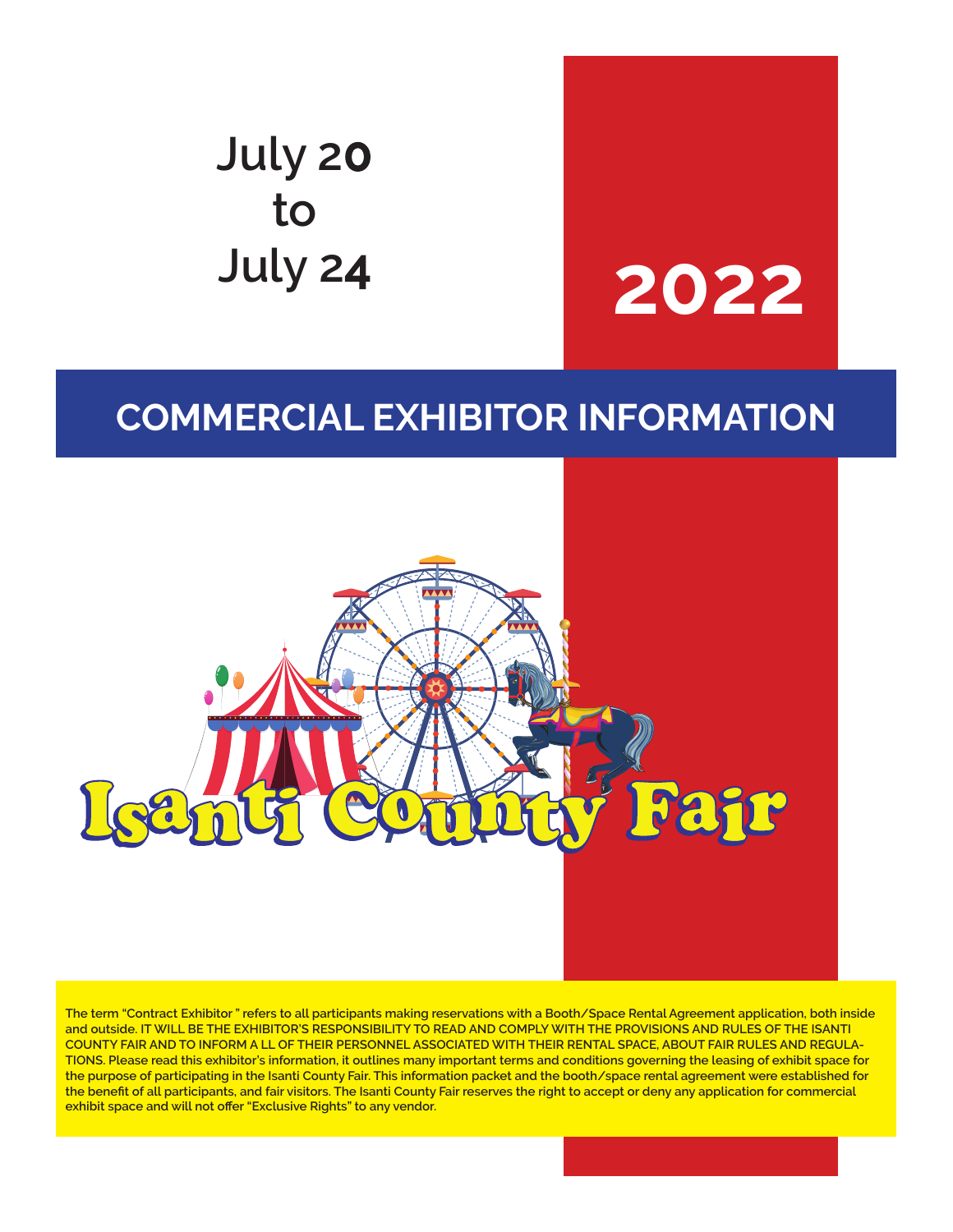# **TABLE OF CONTENTS**

|                                                       | <b>Page</b>             |
|-------------------------------------------------------|-------------------------|
| <b>Application Requirements</b>                       | $\overline{2}$          |
| <b>Space Locations and Rates</b>                      | $\overline{2}$          |
| <b>Payment Information</b>                            | 3                       |
| <b>Insurance</b>                                      | 3                       |
| <b>Sales Tax Forms</b>                                | 3                       |
| <b>Early Dismantling/Appearance Guarantee Deposit</b> | 3                       |
| <b>Cancellation/Refund Policy</b>                     | 4                       |
| <b>Fair Location</b>                                  | 4                       |
| <b>Set Up Times</b>                                   | $\overline{\mathbf{a}}$ |
| <b>Staff Space Times</b>                              | 4                       |
| <b>Space Requirements</b>                             | 5                       |
| <b>Table/Skirting</b>                                 | 5                       |
| <b>Table/skirting Rental</b>                          | 5                       |
| <b>Signage Purchase</b>                               | 5                       |
| <b>Electricity</b>                                    | 5                       |
| <b>Security</b>                                       | 5                       |
| <b>Freight Delivery</b>                               | 5                       |
| <b>Vehicles and Parking</b>                           | 6                       |
| <b>Advertising and Sales</b>                          | 6                       |
| <b>Prohibited Items for Sale or Displayed</b>         | $6 - 7$                 |
| Camping                                               | 7                       |
| <b>Pets</b>                                           | 7                       |
| <b>Emergency Information</b>                          | 7                       |
| <b>Disputes</b>                                       | 7                       |
| <b>Alcohol, Drugs and Behavior</b>                    | 7                       |
| <b>Check Out</b>                                      | 8                       |
| Liability                                             | 8                       |
| <b>Newell Policy</b>                                  | 8                       |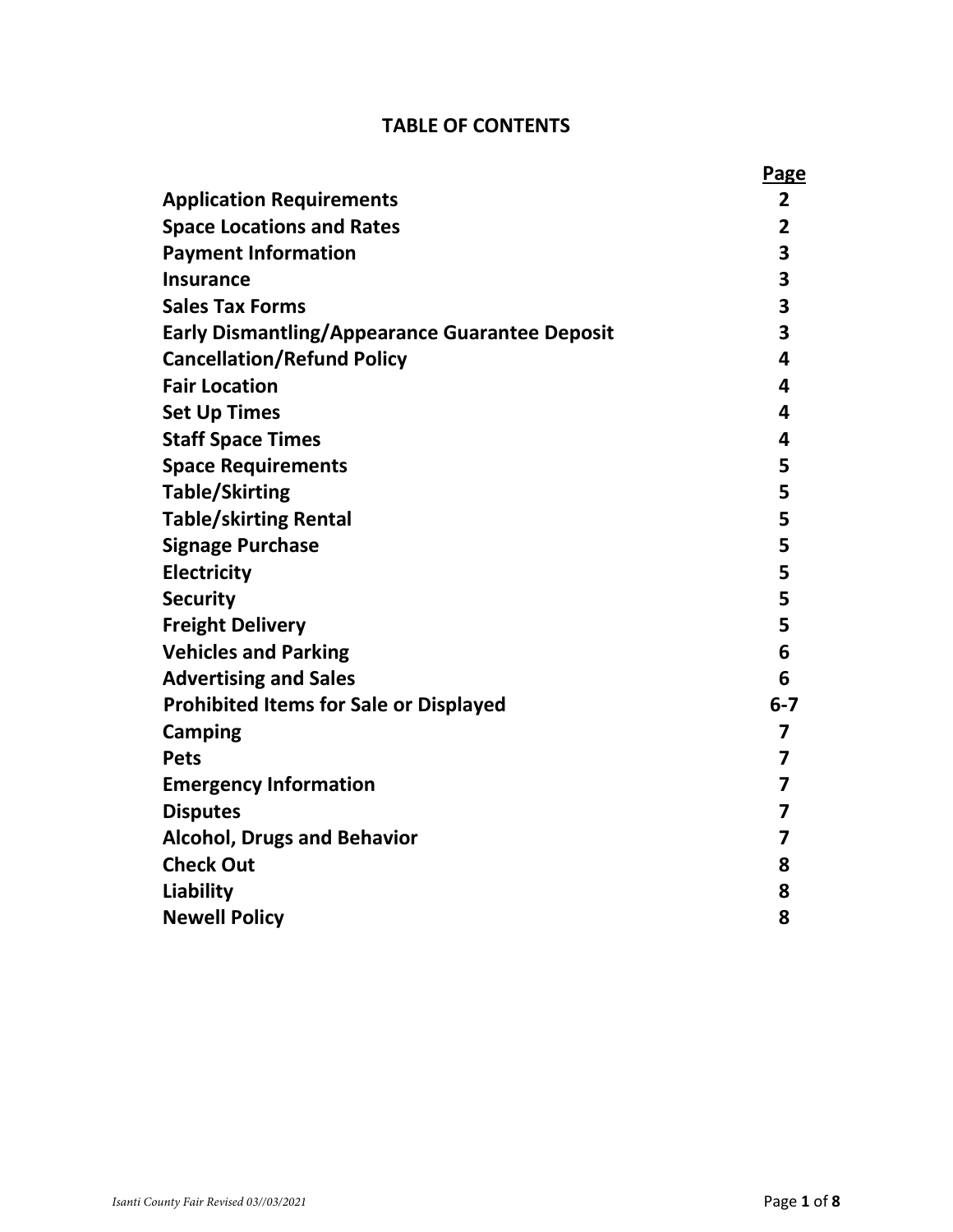#### **Application Requirements:**

- ❖ Agreement, completed ST19 and 50% deposit due June 15<sup>th</sup> to reserve space.
- ❖ Upon receipt of your signed agreement, you will receive an invoice for any balance due, along with the list of any missing documentation needed.
- ❖ Space rental may not be transferred by any means to another party without the consent of the fair board.
- ❖ **ALL DOCUMENTS, FEES AND EARLY DISMANTAL/GUARANTEE OF APPEARANCE CHECK MUST BE RECEIVED AND PAID IN FULL BY JULY 8TH .**
- ❖ The fair reserves the right to accept or deny applications for exhibitor space.

#### **Space Locations and Rates:**

- ❖ **Inside Space Rentals - Curling Building The fair will furnish**
	- 110V 20 amp electric plug-ins
	- 8' curtain backdrop and
	- 3' side curtains.

**Rates**

- \$125 per 8' deep and 10' frontage space in main arena
- \$225 per 8' deep and 20' frontage space in main arena

#### **Additional Items and or Charges**

- Exhibitors will have to furnish their own electrical cords, tables, chairs, etc.
- Please bring matting to cover any exposed cords
- Skirting is required on all tables
- Tables with skirting can be rented and signage is available see below
- ❖ **Kennel Shelter Space** Open side pole building in high traffic area, well lit with roof and electric **Rates**
	- \$125 per 10' X 10' space
	- \$10 per running foot for any extra space

#### **Additional Items and or Charges**

- Rates are negotiable for larger displays. Please call with description of exhibit and dimensions of space needed for pricing. No dividers or curtains furnished.
- ❖ **Outside Locations-** First Street is located on paved walkways and most are 16' to 32' deep. Contract space size includes awnings, overhangs, trailer hitches and tie-on's. **The fair will furnish**
	- 110 electric and water hookups

**Rates**

- **First Street**
	- $*$  \$125 for up to 15' frontage
	- $*$  \$10 per foot for any extra space

#### **Additional Items or Charges**

\* 50 amp service for any outside location is an additional \$60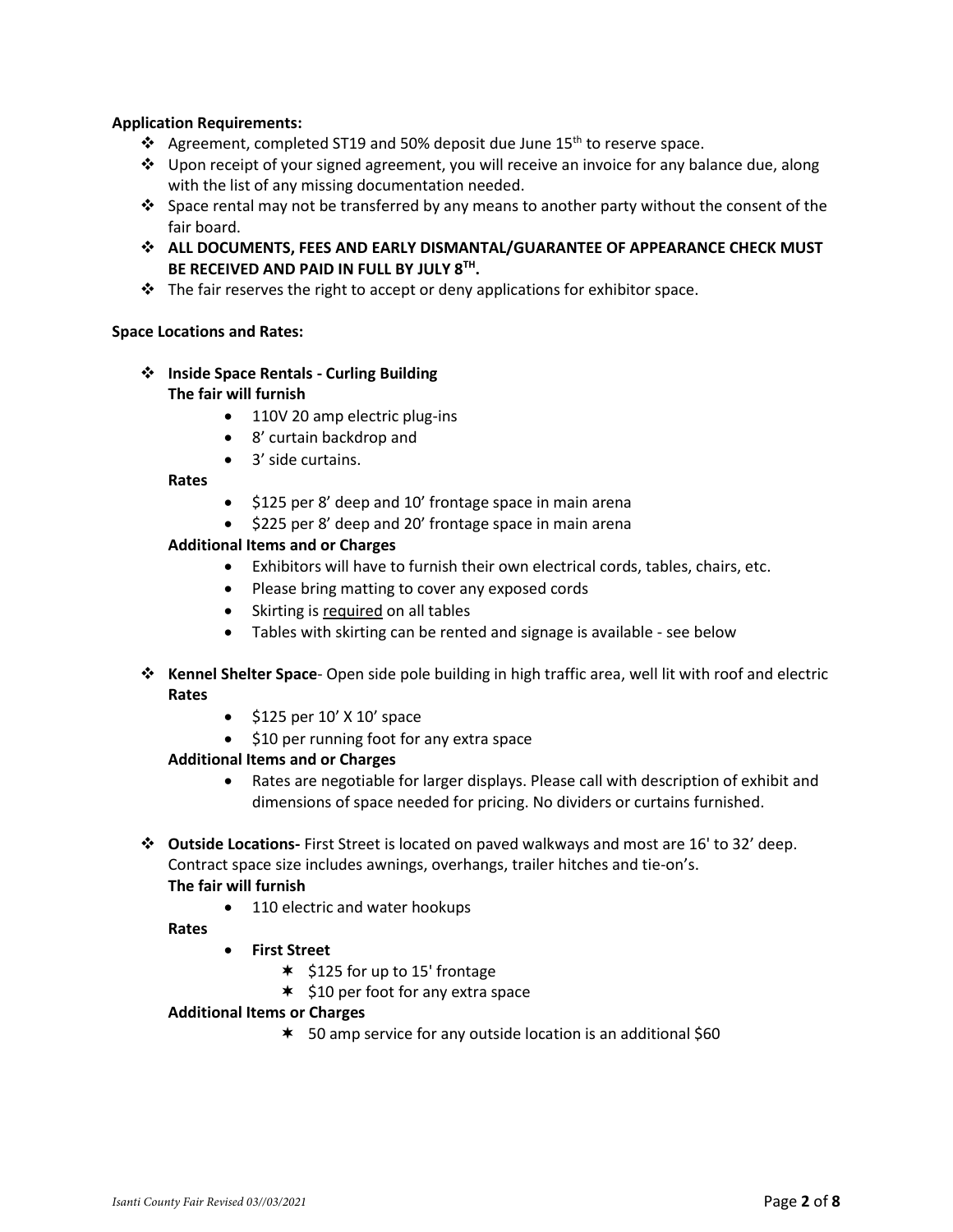#### **Payment Information**:

### **All checks and money orders are to be made payable to: Isanti County Agricultural Society And mailed to: PO Box 313 Cambridge, MN 55008 Attention: Vendor Booth Space**

❖ If for any reason, any check is returned by the designated bank, a fee of \$30 will be charged to the exhibitor. Failure to comply after receiving notification will automatically cancel the contract unless other arrangements have been made with the fair board.

#### **Insurance**:

- ❖ All commercial exhibitors must provide a certificate of insurance, **not** just proof of insurance.
- ❖ This certificate must indicate that coverage includes dates of fair and show minimum limits of \$500,000 per person and \$1 million per occurrence.
- ❖ All certificates of insurance must list the Isanti County Agricultural Society as an **additional insured.**
- $\dots$  If applicable; workers compensation coverage must be provided as per state statue 176.181, subd. 2. This and all insurance forms must be received no later than June  $15<sup>th</sup>$ . If for any reason we do not have your insurance certificate by July 8<sup>th</sup>, you will have to make arrangements with your insurance company to forward it to you. Please do not have them fax it to us and don't rely on them to get it to us in time for the event.
- ❖ You will be required to physically produce the certificate at check-in. It must be properly completed and accurate or you will not be able to set up.

#### **Commercial exhibitor insurance is now available. Isanti County fair has partnered with Arizona Central insurance agency to be able to provide small businesses and home-based businesses with affordable exhibitor insurance at reasonable costs.**

#### **Please contact Susan at 1-800-678-0062 or Susan@azcentralins.com for information and rates.**

#### **Sales Tax Forms**:

- ❖ All exhibitors must submit Minnesota Department of Revenue ST 19 form (operator certificate of compliance) with their space rental agreement.
- ❖ **This must be filled out and submitted whether or not you are making any sales or a nonprofit**.
- ❖ No exhibitor will be allowed to set up without supplying a properly completed and signed ST 19 to the fair.

#### **Early Dismantling/Guarantee of Appearance Deposit**:

- ❖ Isanti County Fair requires that you send a **separate check** in the amount of \$250 for an early dismantling deposit and guarantee of appearance.
- ❖ This deposit check will be cashed once received; Isanti County Fair reserves the right to keep this deposit if your space remains empty or unoccupied during the fair without prior cancellation or if you dismantle and leave early.
- ❖ A deposit check in the amount of \$250 will be issued to you on Sunday after 6 PM when you may dismantle your exhibit space.
- ❖ Your exhibit space will not be reserved without the early dismantling deposit sent in a separate check.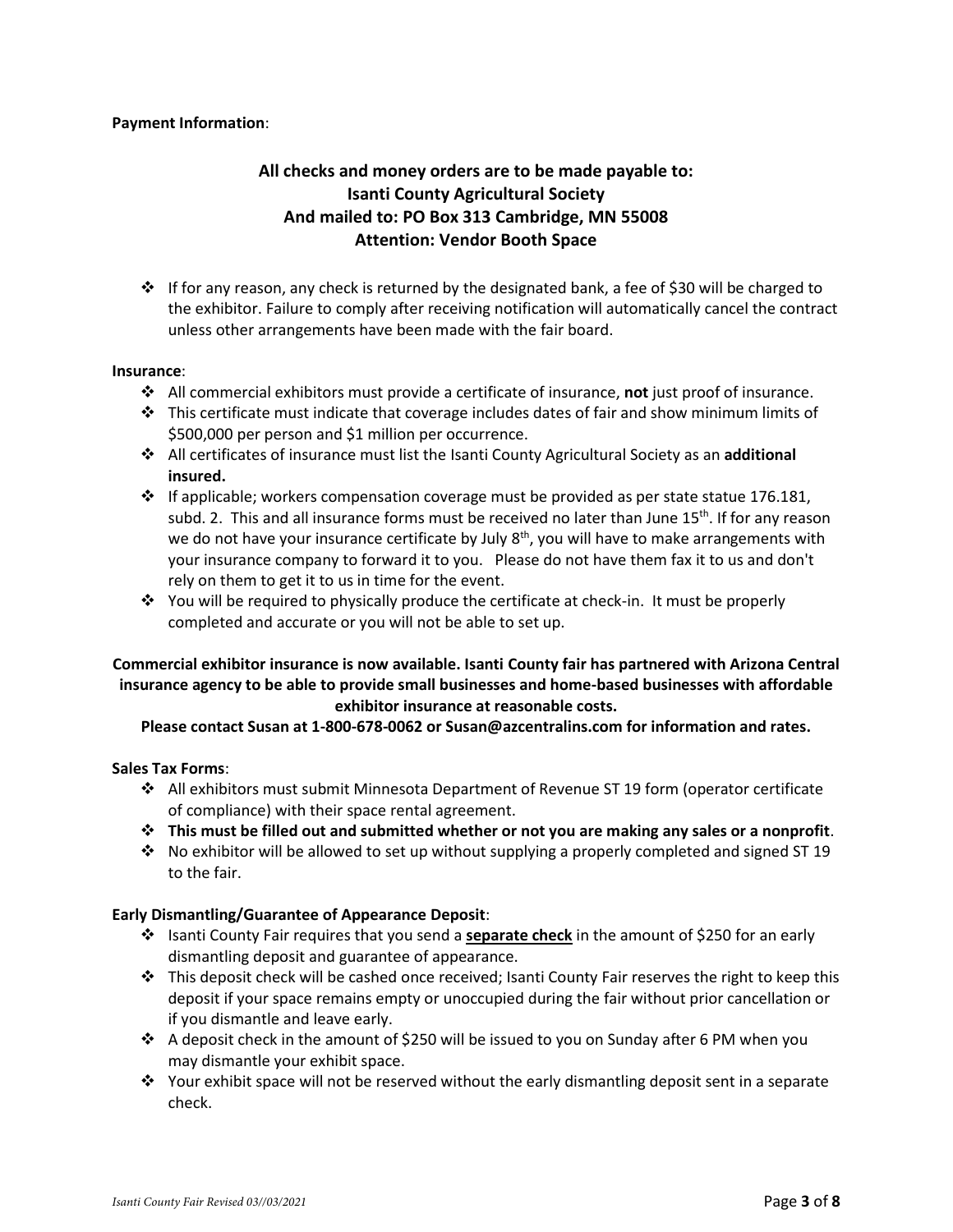#### **Cancellation/Refund Policy**:

- $\dots$  In the event that an exhibitor is unable to participate in the fair, cancellation and request for a refund must be made in writing.
- ❖ No refund will be made without a written request.
- ❖ An administration fee of \$25 will be charged to any exhibitor canceling his or her contract at any time for any reason.
- ❖ Cancellations made prior to June 8th will be refunded all deposits and payments minus the \$25 administration fee.
- ❖ Cancellations made after June 8th will be refunded half of the required space deposit and the full amount of any other payments minus a \$25 administration fee.
- ❖ After June 20<sup>th</sup> there will be no refunds for any reason.

#### **Fair Location**:

- ❖ Located 11 miles West of 35W; North Branch exit on Highway 95
- ❖ 1 mile East of Highway 65 on Highway 95 Intersection of Highway 95 and Alabama St.
- ❖ Physical address : 3101 Highway 95 NE Cambridge, MN 55008

**The Isanti County fair asks your assistance in keeping the commercial areas attractive and inviting. Commercial exhibitors will be responsible to keep their exhibit space and area clean and free from debris. Waste receptacles will be located in exhibit buildings and near outside spaces. If receptacles in your area need emptying, please notify the fair office.**

#### **Set up times**:

- ❖ Stop at the office to confirm your space location and check-in before setting up.
- $\cdot \cdot$  No set up other than specified times will be allowed without prior authorization.
	- Tuesday 10 AM 6 PM
	- Wednesday 8 AM Noon (Must be on site and ready for electrical inspection)
- ❖ Set up **must be** completed by 3 PM on Wednesday when the fair officially opens.
- $\dots$  Some outside exhibitors could be asked to arrive earlier you will be notified if this is necessary for your exhibit.
- ❖ Doors to inside curling building will be open to commercial exhibitors at 9:45 AM during the fair. Please try to be there on time, as we will not be responsible for the contents of your booth after the doors are open.

#### **Staffed Spaces:**

We require that all spaces be staffed during designated hours.

- ❖ **Curling Building**
	- Wednesday 3 PM to 10 PM
	- Thursday Saturday 10 AM to 10 PM
	- Sunday 10 AM to 6 PM

#### ❖ **Outside and Shelter Buildings**

- Wednesday 3 PM to 10 PM
- Thursday Saturday 10 AM to 10 PM
- Sunday 10 AM to 6 PM

**All commercial exhibitors are required to maintain their booth until 6 PM on Sunday. Failure to do so will result in the loss of your early dismantling deposit check.**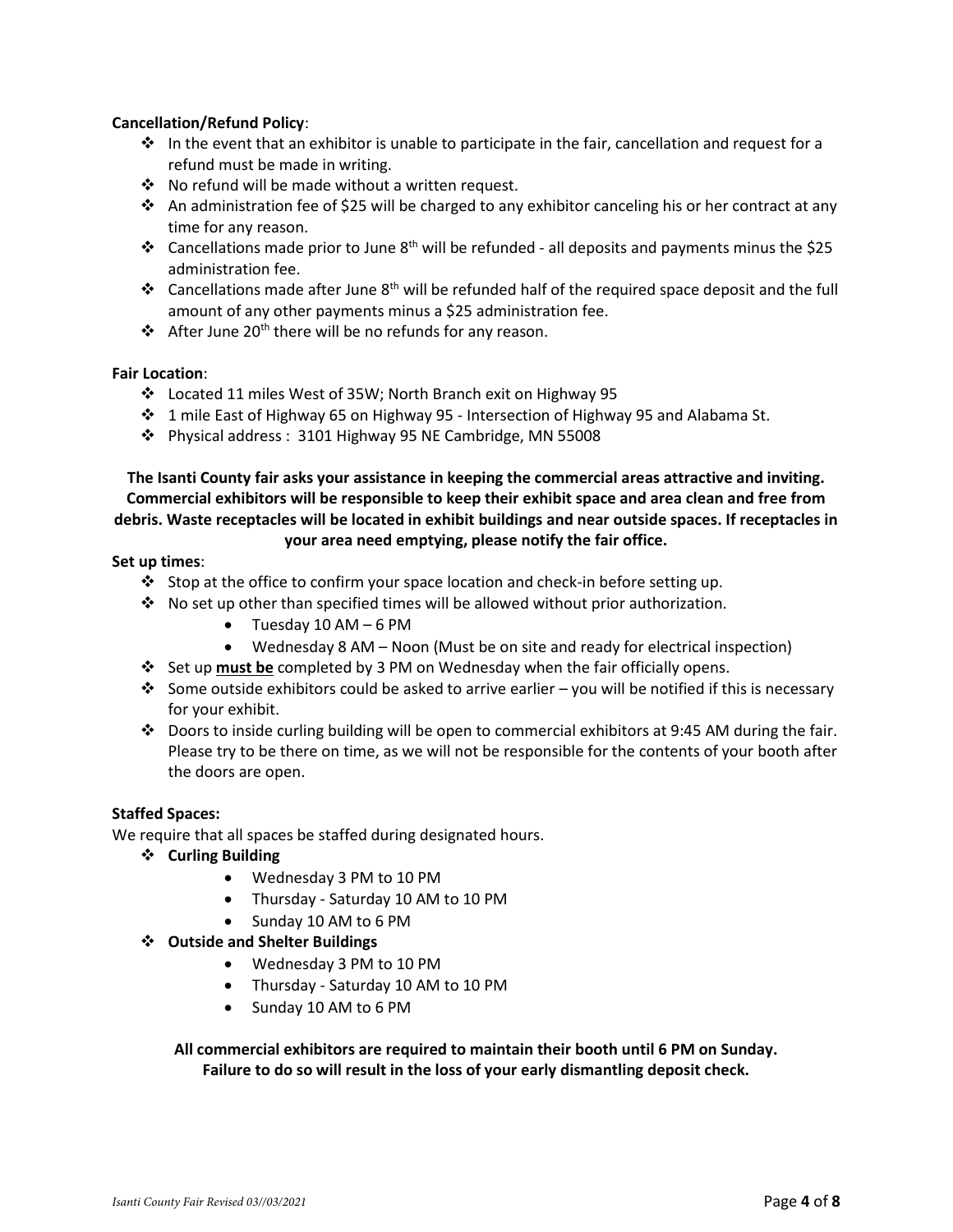#### **Space Requirements**:

- ❖ If a tent is rented for your space, the tent and anchor stakes must be within your allocated space. Exhibitor may not expand space beyond dimensions of space rented inside or out.
- ❖ Obstructing pathways or a walkway, in any way is prohibited.
- ❖ No vending or solicitations allowed beyond your rented space without fair board approval.
- ❖ All outside vendors must maintain an 8' buffer zone between outside space and walkway.

#### **Table/Skirting**:

- ❖ All tables inside must be skirted, NO EXCEPTIONS.
- ❖ You may provide your own flame retardants skirting, we ask that all tables used in booths be neat and cleanly draped on all sides exposed to the public.
- ❖ Store any boxes behind curtain or under table.
- ❖ Please bring matting to cover any exposed cords.
- ❖ All exhibitors must furnish their own extension cords, chairs, tables, skirting and etc.

#### **Table/Skirting Rental**:

- ❖ Rent tables with skirting to match exhibit hall from the fair \$30
	- $\bullet$  Table/skirting must be ordered and paid for no later than June 15<sup>th</sup>.

#### **Signage Purchase**:

- ❖ Vendor signage with your business name can be purchased if desired.
	- 7" x 40" sign with 3" lettering and hangers for booth, yours to keep after fair.
	- Signage must be ordered and paid for no later than June 8<sup>th</sup>.

#### **Electricity**:

- ❖ Electrical cords must be in compliance with Minnesota State Board of Electricity Regulations. Please familiarize yourself with the information and requirements set forth in the pamphlet www.electricity.state.mn.us
	- There is an additional \$85 charge if you plug into 50 amp service
	- Ground fault electrical boxes can be rented from the fair for \$25 with a \$200 deposit
- ❖ Any wiring or special outlets needed by exhibitors require fair board approval prior to any work being done.
- $\triangleleft$  All exhibitors must undergo an electrical inspection prior to opening for business.
- ❖ There will be an electrician on call during set up hours
	- Charges for labor and materials supplied by the electrician shall be paid by the exhibitor at the time the service is performed, according to the rates the electrical contractor has established for such services and materials.
- ❖ Anyone tampering with any electrical boxes, wiring, etc. will be removed from the premises immediately with no refunds.

#### **Security**:

- ❖ The Isanti County Sheriff will maintain a booth on the grounds during the day as well as provide security at night.
- $\div$  It is recommended that booths and stands never be left unattended during the times that the fair is open to the public.
- ❖ The fair board will not be responsible for any items lost, damaged, or stolen before, during, or after fair hours.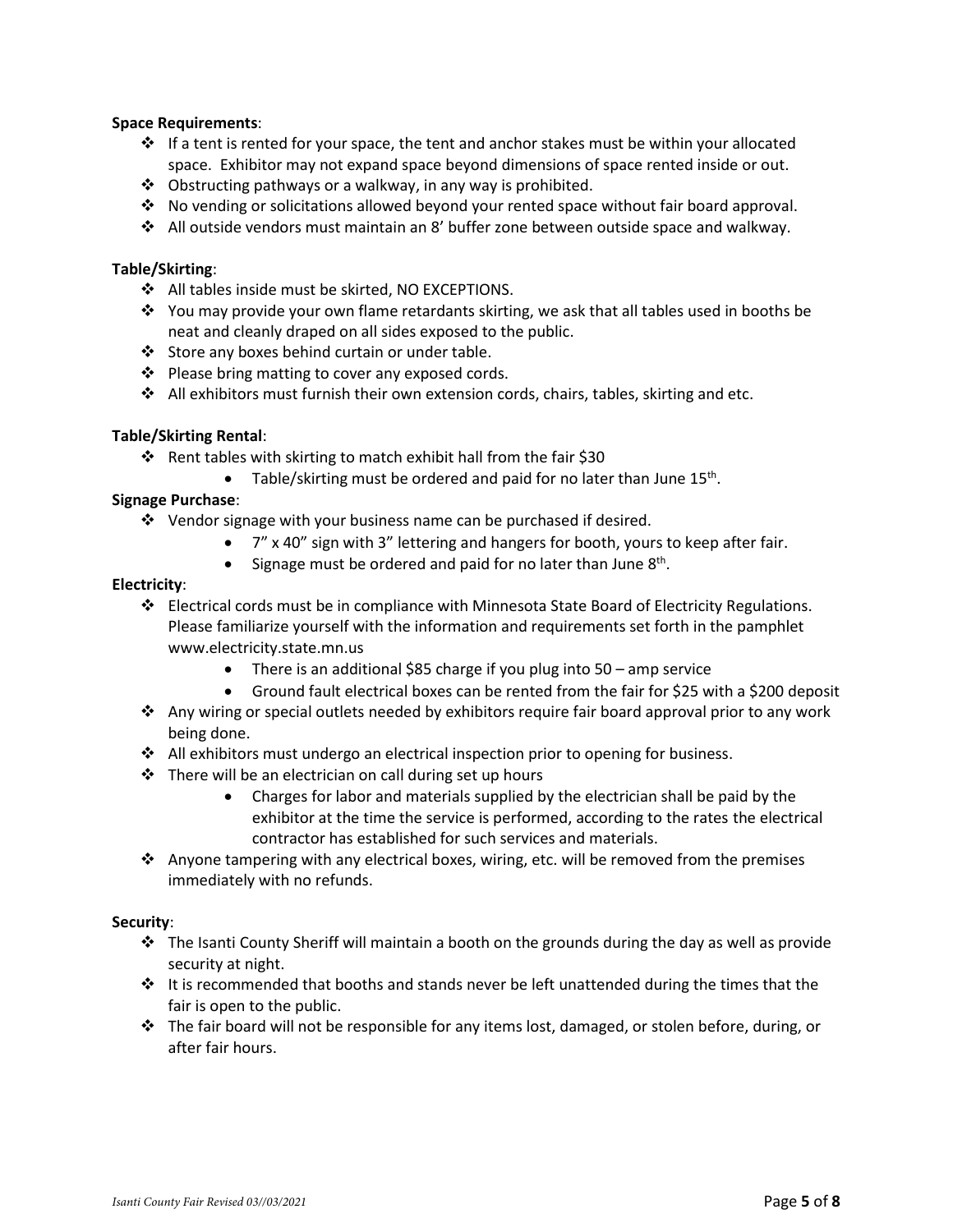#### **Freight Delivery**:

- ❖ There are no facilities on the fairgrounds for the storage of equipment and or merchandise.
- $\cdot \cdot$  Do not have any item shipped to arrive before your own arrival at the fairgrounds.
- ❖ C.O.D. shipments will not be accepted at any time Please arrange for prepayment.
- ❖ Please specify the name and location of your exhibit when making arrangements for shipments.

#### **Vehicles and Parking**:

- ❖ The use of wheeled transportation vehicles (bicycles, motorbikes, ATV's, golf carts etc.) inside the grounds during the fair hours will not be allowed unless they are authorized by the fair board.
- ❖ NO roller-skates, rollerblades, skate boards or wheelies, on the grounds during the fair.
- ❖ Handicap vehicles accepted (scooters and wheelchairs).
- ❖ No vehicles or trailers may be parked at exhibitor space, location or within 10 feet of a building, tenant or trailer without written fair board authorization.
- ❖ Absolutely no personal vehicles or support vehicles allowed inside the grounds or parked by any buildings for any reason except campground during fair hours or until 6 PM Sunday without written authorization.
- ❖ Violators will have vehicle towed at their own expense and without notice.

#### **Advertising and Sales**:

- ❖ A complete list of products to be sold and price list is to be submitted with your space rental agreement and posted at concession site.
- ❖ All inside and outside commercial exhibitors must submit a list of all items to be sold, displayed, advertised, promoted or demonstrated with her space rental contract.
- ❖ No products other than those listed may be displayed or sold and products cannot be changed without authorization from the fair board.

#### **Prohibited Items for sale or displayed on grounds**:

- ❖ Knives of any kind, throwing stars, handcuffs, whips, fireworks, snaps, aerosol cans that squirt or project any repellent, laser light or pointers, clothing or article that contain nudity or offensive language and guns or look alike toy guns of any kind, will be subject to removal at the fair board's discretion.
- ❖ Any item displayed, not listed on an application, signage, or advertising matter that is deemed inappropriate or; whether advertised or offered for sale by an exhibitor, shall be immediately withdrawn and removed from the premises without liability or damage to the Isanti County Agricultural Society.
- ❖ The fair reserves the right to regulate the type and location of any or all signs exhibitors may post for the benefit of patrons and all signage must be located at least 8 feet off any road or walkway.
- ❖ No person shall be permitted to distribute advertising material on the grounds, except for their place of business or exhibit, unless a concession fee is paid at the office. The attacking or posting of advertisements or distribution of bills, cards, flyers, tickers etc. is prohibited.
- ❖ No truck, trailer or vehicle on which a sign has been constructed, banner hung, or otherwise temporarily affixed shall be allowed to park on the grounds without written authorization from the fair board.
- ❖ No loudspeakers, microphones, amplifiers, radios or other broadcasting devices will be permitted on the grounds unless permission is first obtained from the fair board. Playing a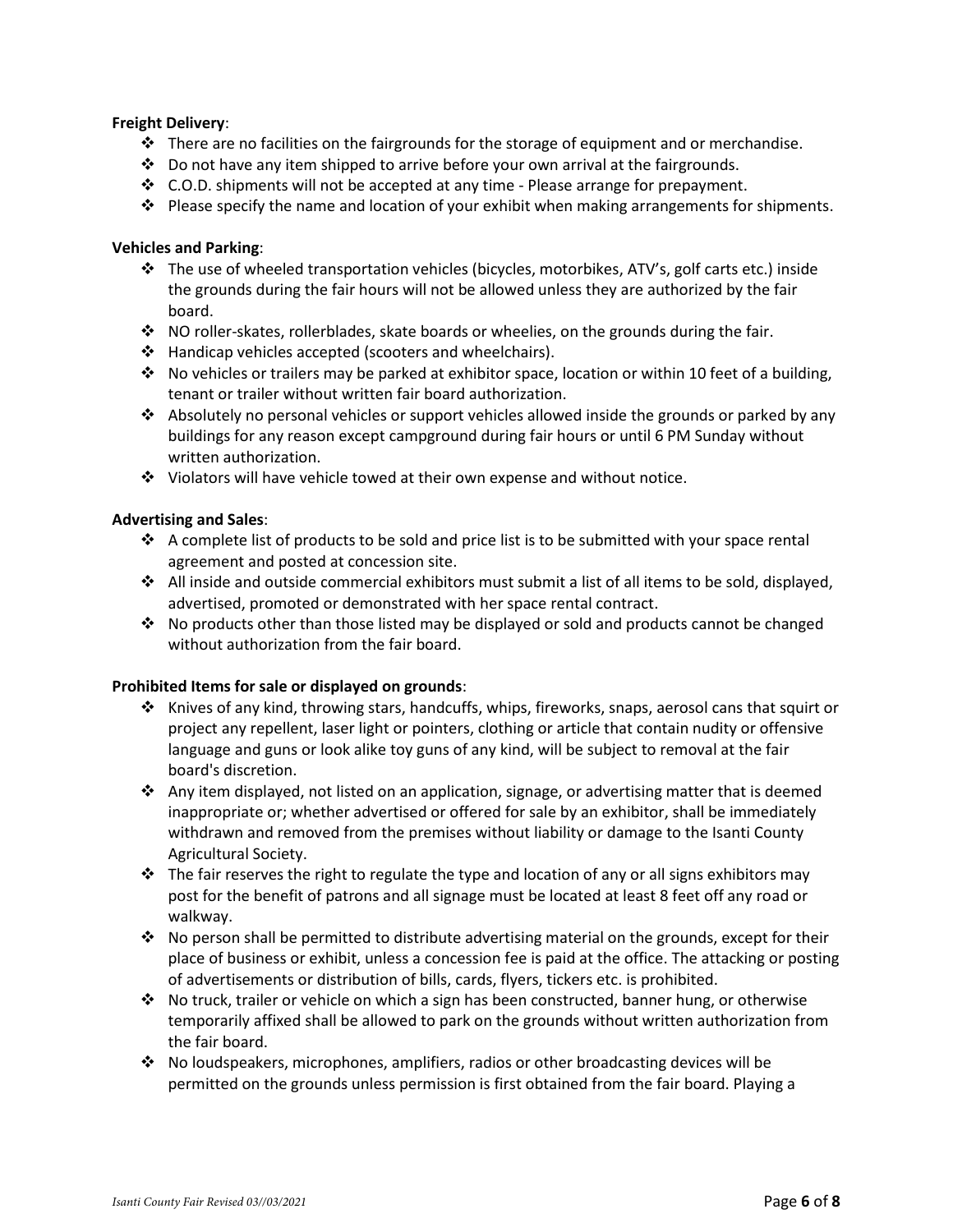recording tape or films that have a repeat message will be permitted where it can be set up and operated whereby causing no hardship on the other exhibitors or visitors to the grounds.

- ❖ Any registrations or prize drawings conducted on the grounds must be approved by the fair board at least two weeks prior to the fair. These drawings will be required to be conducted during the fair unless authorization has been received from the fair board.
- ❖ No peel and stick advertising stickers allowed to be distributed on the grounds.
- ❖ No free food to be given away that is sold by vendors examples pop popcorn bottled water etc.

#### **Camping**:

- ❖ There will be no overnight camping allowed in the vendor areas for health and security reasons.
- ❖ RVs, campers and tents will be allowed in designated campsites only and will be assigned on a first-come first-served basis.
- ❖ **Sites and Electricity are limited. We encourage the use of generators.**
- ❖ Rates are \$100 Wed Sat per unit; or \$175 with electricity.

#### **Pets**:

- ❖ No animals allowed on the grounds other than certified service dogs, or animals involved in an authorized act, exhibit or competition.
- ❖ Please notify fair office if you have a handicap assistance dog.

#### **Emergency Information**:

❖ Emergencies, emergency messages, information on lost and stolen articles, or lost children should be reported to the fair office located by the main gate or call 763-689-2555.

#### **Disputes**:

❖ The fair board shall be the first arbitrator of any disputes involving exhibitors.

#### **Alcohol, Drugs and Behavior**:

- ❖ Absolutely no drugs or alcohol will be permitted in vendor booths or spaces.
- ❖ Use of alcohol or drugs by commercial exhibitors is prohibited.
- ❖ Anyone violating this rule will be escorted from the fairgrounds by the Isanti County Sheriff's Department.
- ❖ Booth personnel are reminded that this is a family event and to conduct themselves accordingly.
- ❖ Exhibitors and employees must be appropriately dressed and their personal appearance must be clean and neat. Shirt and shoes must be worn at all times. If there are any problems, the Sheriff will ask you to leave.
- ❖ No smoking in any buildings on the grounds

# **No concealed weapons allowed on the grounds. The Isanti County fair bans handguns on these premises**.